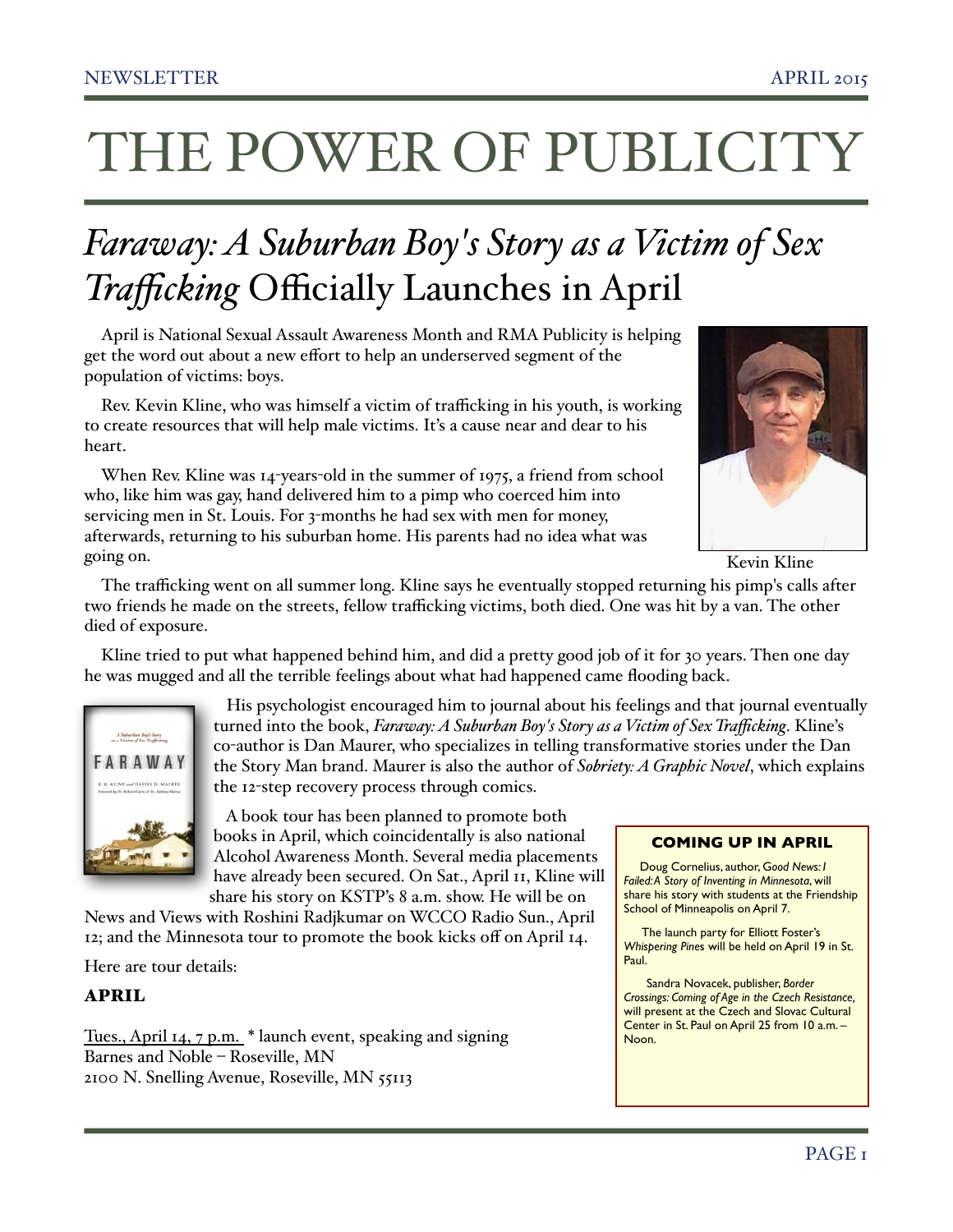#### NEWSLETTER APRIL 2015

Wed., April 15, 7 p.m. \* speaking and signing event The Book Shelf 162 W. 2nd Street, Winona, MN 55987

Fri., April 17, 2015, 11:30am - 2 p.m. \* signing event only Barnes & Noble Downtown 801 Nicollet Mall, Minneapolis, MN 55402

Sat., April 18, 1 p.m. \* signing event only Book World Park Rapids 211 S. Main Avenue, Park Rapids, MN 56470

Sunday, April 19, 2015, 2 p.m. \* speaking event and signing Barnes & Noble/Rochester -Apache Mall 1201 12th Street SW, Rochester, MN 55902

Sat., April 25, 1 p.m. \* signing event only Book World Detroit Lakes 815 Washington Avenue, Detroit Lakes, MN 56502

Sunday, April 26, 2015, 1 p.m. \* speaking and signing Barnes & Noble - Eagan 1291 Promenade Place, Eagan, MN 55121

Thursday, April 30, 2015, 6:30 p.m. \* speaking and signing Bookstore at Fitgers 600 E. Superior Street Duluth, MN 55802

#### **MAY**

Wed., May 6, 2015, 7 p.m. \* speaking and signing event Common Good Books 38 S. Snelling Ave., St. Paul, MN 55105

Thursday, May 21, 2015, 6:30 p.m. Book World - Mequon, WI 10920 N. Port Washington Road, Mequon, WI 53092-5031

Friday, May 22, 2015, 11am - 1 p.m. Book World - Rhinelander 58 N. Brown Street, Rhinelander, WI 54501

Saturday, May 23, 2015, 4pm - 5:30 pm Barnes & Noble, Racine (Southland Center) 2710 S. Green Bay Road, Racine, WI 53406

Thursday, Friday and Saturday, May 28,29,30, 2015 \* speaking and signing Demand Change Project Crowne Plaza Riverfront St. Paul, MN

#### **JULY**

Sat., July 11, 2015, 11 a.m. Book World - Hayward, WI 10553 Main Street, Hayward, WI 54843

Sat., May 2, 2015, 1p - 3p Book World - Marshfield, WI 414 S. Central Avenue, Marshfield, WI 54449



 Promotion of *Faraway: A Suburban Boy's Story as a Victim of Sex Trafficking* actually began in March with Maurer's appearance at the TRIAD meeting in Cannon Falls, Minn., on March 11. TRIAD is a citizens and law enforcement partnership to create a safe and positive community. An article about the event can be viewed [here.](http://www.southernminn.com/the_kenyon_leader/community/article_d2b57a30-b0dc-5937-8f47-9952393d22f6.html)

Also in March, on the 4th, [a Letter to the Editor](http://www.zumbrota.com/articles/opinions) Maurer wrote in response to an article about sex trafficking in the Zumbroto-Times Record was published in the paper. The Zumbroto Times-Record covers news in Southern Minnesota.

 Learn more about *Faraway: A Suburban Boy's Story as a Victim of Sex Trafficking* at [www.Faraway](http://www.Faraway-Book.com)-Book.com. More information about S*obriety: A Graphic Novel* can be found at [www.DanTheStoryMan.com.](http://www.DanTheStoryMan.com)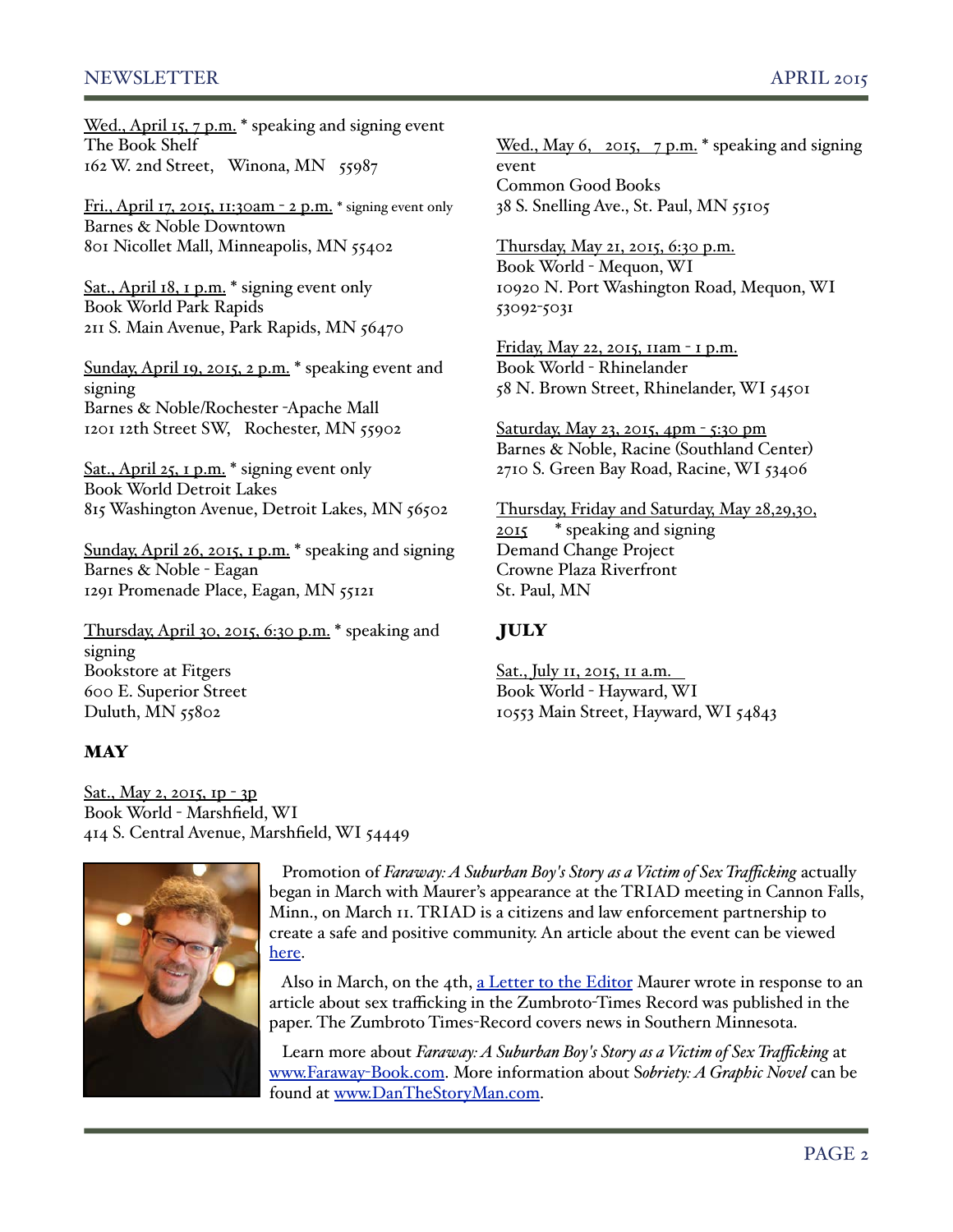#### School Appearance in March for People Profiled in a Book About Achievers



*I enjoyed my visit to Linwood Monroe Arts Plus on March 11. Here I am posing for a photo outside the school with the other speakers and our entourage.* 

 As part of the AVID program at Linwood Monroe Arts Plus Middle School in St. Paul this year, students have been reading Rob Severson's book, [Achievers: Ordinary People](http://livepage.apple.com/)  [Who Do Extraordinary Things.](http://livepage.apple.com/)

 The book shares the stories of more than a dozen people who have overcome great odds, ranging from poverty and illness to bad economic times, to go on and do great things.

Several of the people profiled in the book,

including Rachel M. Anderson from RMA Publicity, met with 7th graders at the school on March 11. The kids had great questions about how the speakers got where they are today. Learn more about the book at [www.RobSeverson.com.](http://www.RobSeverson.com)



Mommy<sub>2</sub> are we

#### *Authors of "Mommy Are We Rich?"* Get Multiple Interviews in March



 Suzy Peterfriend and Barbara R. Hauser, coauthors of *Mommy Are We Rich? Talking to Children About Family Money*, were interviewed by a reporter from Palm Beach Daily [newspaper](http://www.palmbeachdailynews.com/news/business/family-talks-about-money-vital-for-children-author/nkb64/) in March. The story published in the paper shares their advice on what to tell children about family money at different ages.

 $-k$ -Roch **TALKING TO CHILDREN ABOUT FAMILY MONEY** BARBARA R. HAUSER & SUZAN PETERFRIEN

 Also in March, Hauser was interviewed on Red Rock Radio in Brainerd, Minn. She spoke

with the morning show's Jimmy V. for about a half hour on the

topic of talking to children about money.

Learn more about *Mommy Are We Rich*? or pick up a copy of your own at [www.MommyAreWeRich.com.](http://www.MommyAreWeRich.com)

#### *Wise Ink Creative Publishing Founders Featured in March Edition of Minnesota Women's Press*

Wise Ink Creative Publishing founders Dara Beevas and Amy Quale are featured in the March 2015 edition of the Minnesota Women's Press and RMA Publicity secured the placement.

The article profiles the women's backgrounds, and tells the story of how their company came to be. Learn more about the services Wise Ink offers at [www.WiseInkPub.com.](http://www.WiseInkPub.com)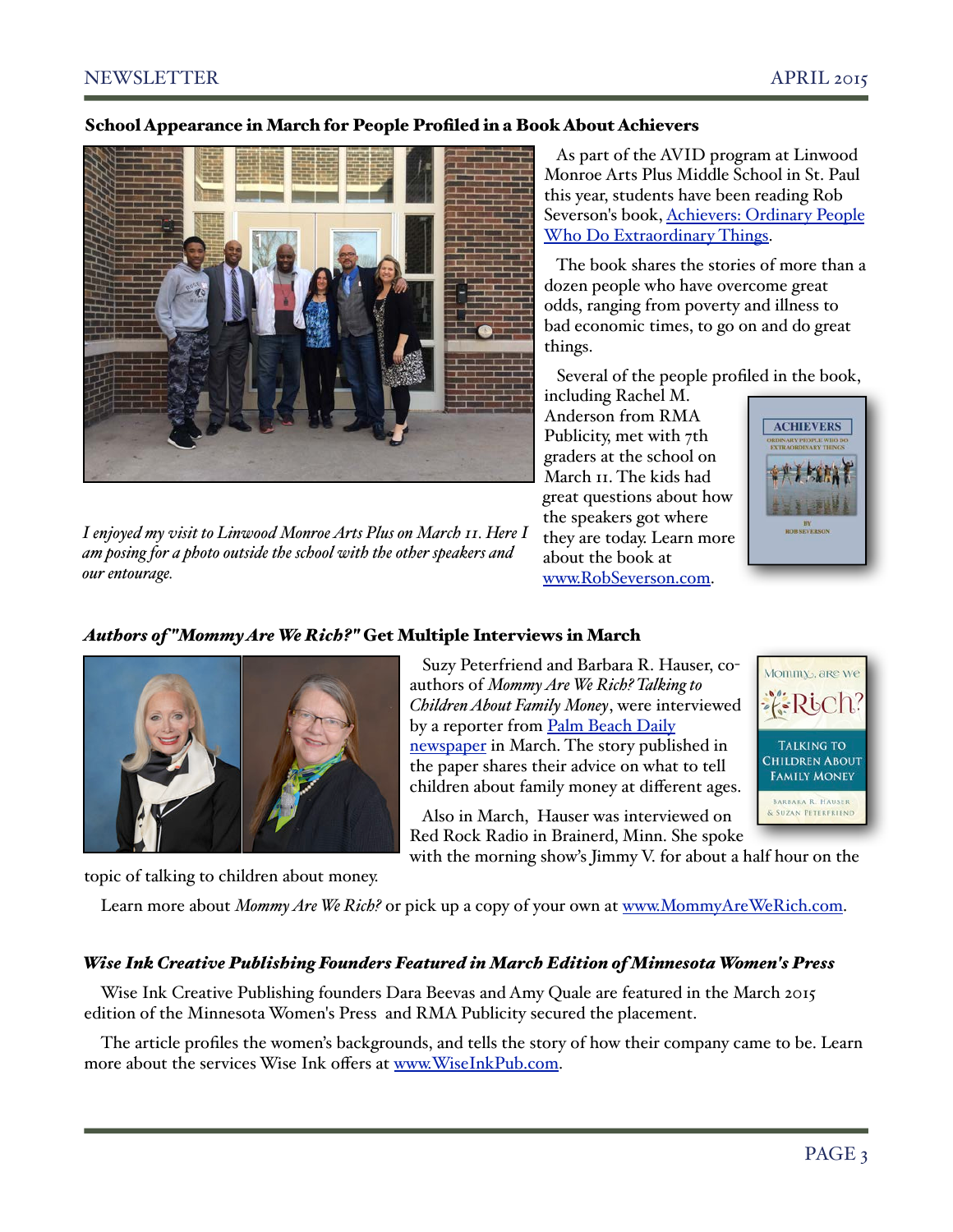#### NEWSLETTER APRIL 2015

#### **Launch Party Held for Munkeby's** *Back to the Island*



A great crowd turned out for the launch party for Tim Munkeby's debut novel, *Back to the Island.* The party was held at the American Legion in Hopkins, Minn. on March 19.

 *Back to the Island* follows the misadventures of Mikael Mulcahy, whose grief over the death of his

wife and child lead him to a hillside cottage in the Bahamas. What follows, in addition to a few 'pokes' at



things that need poking, is a rollercoaster series of shootings, mistaken identities, surprise reunions, and romances that are anything but traditional.

If you couldn't make it to the party and want to pick up a copy, they are available for purchase at [www.TimMunkeby.com.](http://www.TimMunkeby.com)

#### Wolf's Debut Novel Profiled in The Monitor newspaper



The Monitor, a community newspaper that covers the Como neighborhood in St. Paul, has published the article RMA Publicity wrote about Mark Wolf's debut novel, *Ambrose: A Modern Rendition*.

It is a story about the ancient Saint Ambrose that is set in the future. Learn more about the book or purchase a copy on the publisher's website, [www.SaintsOnBicycles.com.](http://www.SaintsOnBicycles.com)

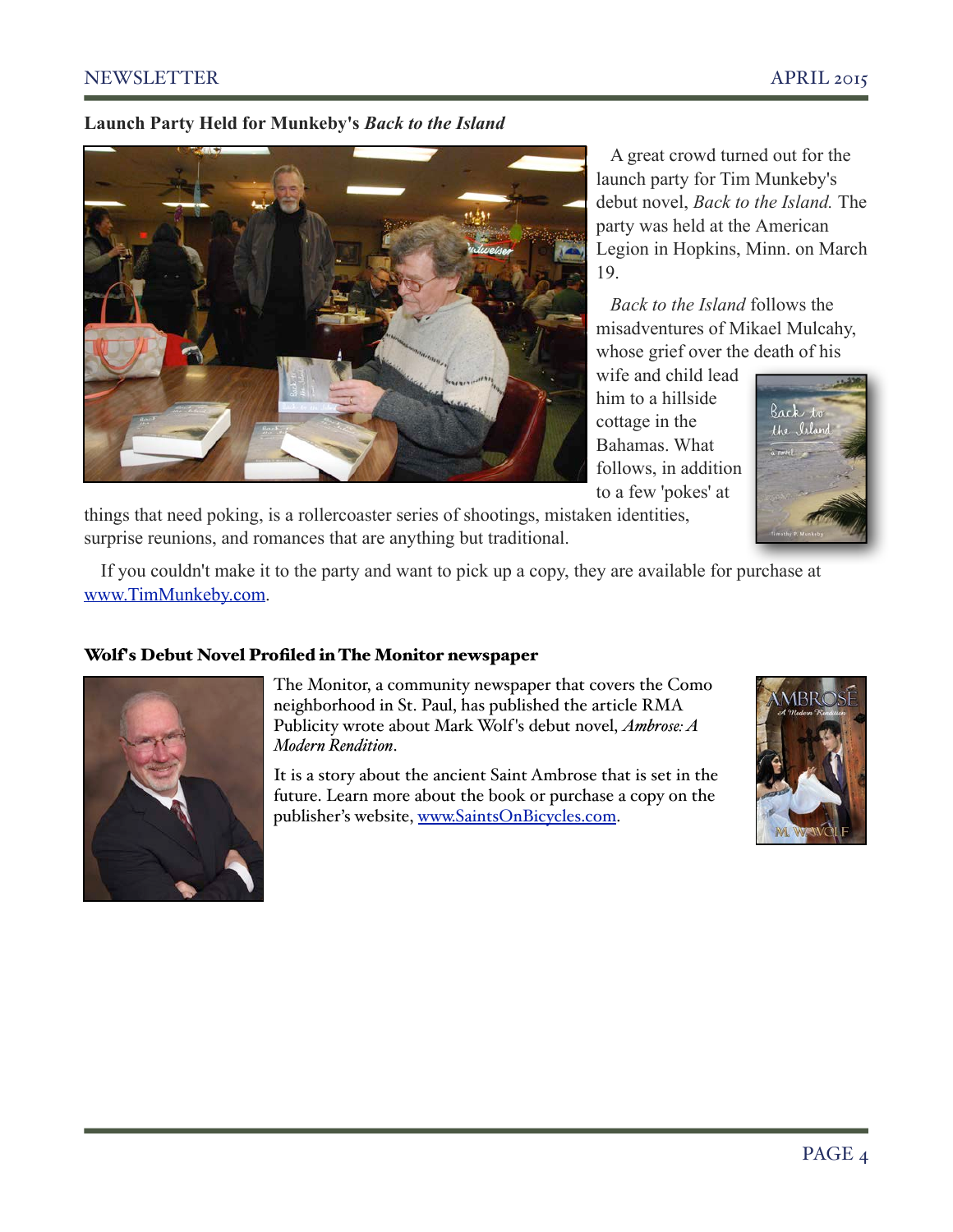#### ALSO IN MARCH ...



 R.J. Petrella, author, *Days of the Giants*, participated in a Mystery Writer's Roundtable event at the Barnes & Noble Booksellers in Framingham, Mass., on March 10.

 Also in March, a story about the novel was published in Metro West Daily, a Boston-



 The [Facebook page](https://www.facebook.com/fullheartliving) for Tom Glaser's soon-to-be-published book, *Ful Heart Living*, went live on March 20, the International Day of Happiness. "Like the page to learn more about the book.

#### area newspaper.

#### MEDIA OPPORTUNITIES

If your book is relatable to any of the following events observed in April or May, let us know! RMA Publicity may be able to help you secure publicity in the print, broadcast and/or online media for your book.

#### **April is...**

Alcohol Awareness Month Defeat Diabetes Month Distracted Driving Awareness Month Emotional Overeating Awareness Month National Autism Awareness Month National Child Abuse Prevention Month National Sexual Assault Awareness and Prevention Month Prevention of Animal Cruelty Month **School Library Month** Stress Awareness Month Worldwide Bereaved Spouses Awareness Month

#### **Also observed in April…**

National Love Our Children Day – April 4 National Dog Fighting Awareness Day – April 8 National Volunteer Week – April 12-18 Celebrate Teen Literature Day – April 16 Money Smart Week – April 18-25 World Book Night – April 23 National Teach Children to Save Day – April 24 World Healing Day - April 25

#### **May is…**

Arthritis Month Gardening for Wildlife Month Get Caught Reading Month Heal the Children Month National Foster Care Month National Mental Health Month National Military Appreciation Month Personal History Awareness Month Spiritual Literacy Month

#### **Also observed in May…**

National Family Week – May 3 – 9 Military Spouse Appreciation Day – May 8 National Nursing Home Week – May 10 – 16 National Etiquette Week - May 11 – 15 National Learn to Swim Day – May 16 National Safe Boating Week – May 16 – 22

# RMAPublicity